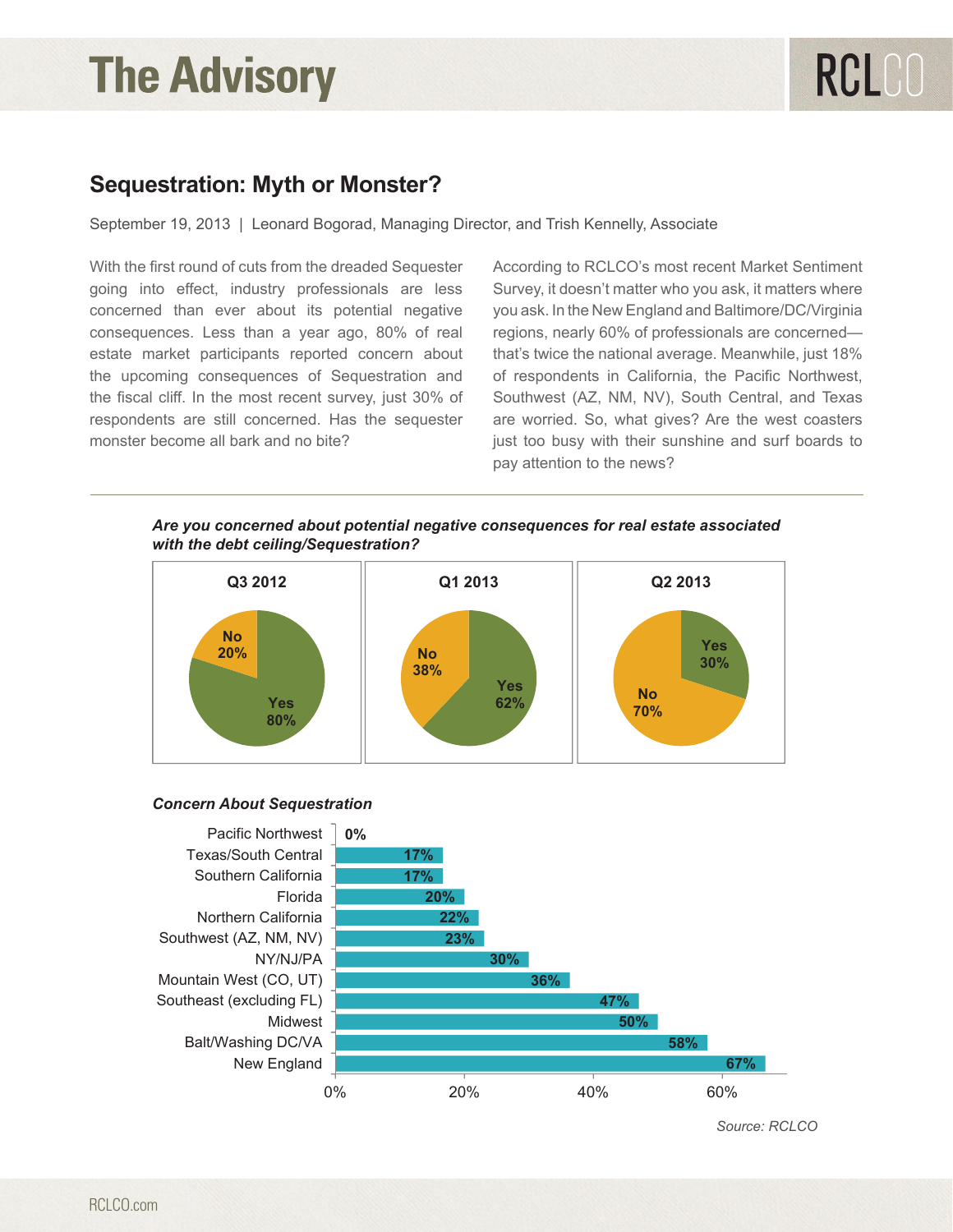## **The Advisory**

It's possible. But a more likely explanation lies in the uneven impact of Sequestration across industries, and thus geographies. Fifty percent of the nineyear sequester cuts, or \$492 billion, are required to come from defense spending, likely to include drastic decreases in weapons purchases, base operations, and construction work.<sup>1</sup> In 2013 alone, defense cuts will reach \$42.7 billion. Outside of defense, many research institutions, such as the National Institutes of Health, Centers for Disease Control and Prevention, NASA, and National Science Foundation, will also see cuts. Although the Sequester will not technically cut federal employees' salaries, it is resulting in some furloughs—essentially unpaid time off.<sup>2</sup>

These massive cuts across the federal budget will likely begin to cause nationwide consequences as they continue to take effect, but the high concentration of federal government jobs, government contractors, military bases, research labs, and universities in New England and Baltimore/DC/Virginia make those regions particularly vulnerable. According to the Washington Post, Maryland is among the states "facing the deepest cuts."<sup>3</sup> Although most of the nation is only currently within earshot of the bark of the sequester monster, some, if not all, regions may soon be feeling the bite.

Even with the Sequester's effects looming, the majority of real estate market participants expect key economic and real estate market indicators to slightly to moderately increase over the six to 12 months. Although very few respondents anticipate declining market fundamentals, very few anticipate significant improvements.



### *Future Market Sentiment of Economic Indicators Future Market Sentiment of Economic Indicators*

*Source: RCLCO*

<sup>1</sup> According to Bipartisan Policy Center's report "Everything You Want to Know About the Sequester (and more)"

<sup>2</sup> Matthews, Dylan. "The Sequester: Absolutely everything you could possibly need to know, in one FAQ." *The Washington Post*, February 20,2013.

<sup>3</sup> Fletcher, Michael A. "Sequester brings pain to the long-term jobless." *The Washington Post*, July 2, 2013.